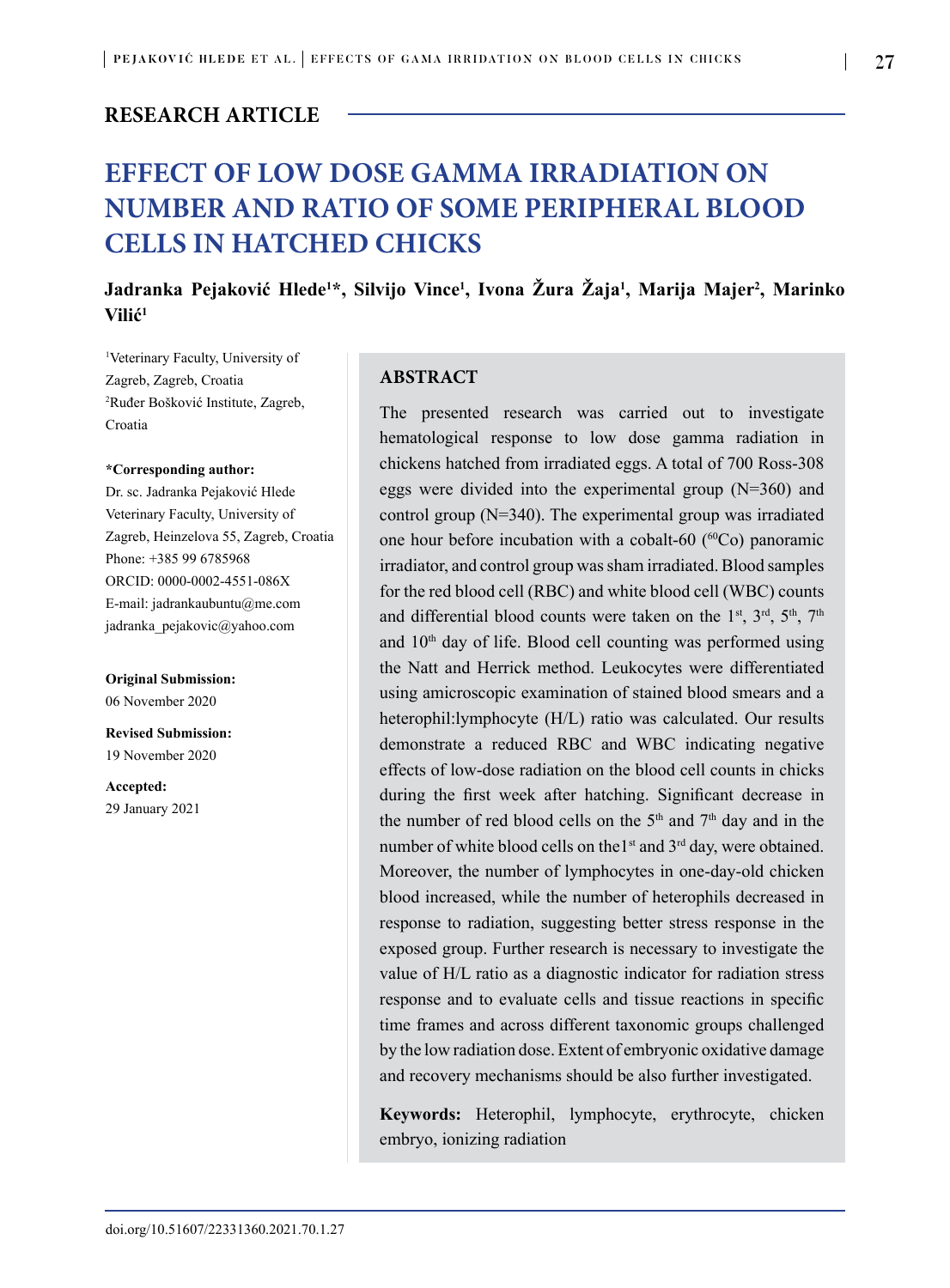# **INTRODUCTION**

Ionizing radiation has been naturally present in the environment since Earth exists. The effects of ionizing radiation on living cells are proportional to the absorbed dose. Biological effects of ionizing radiation greatly depend on several factors, such as radiation type and dose, exposed species and tissue or age at exposure (Hall and Giaccia, 2019). As a matter of scientific evidence, the adverse health effects in humans and animals have not been clearly discerned in connection with low doses of radiation in the range below 0.5 Gy (ICRP, 2007). Moreover, the research reports and obtained results are fraught with the variations in response and systematic statistical uncertainties (Williams et al., 2010; Calabrese, 2017). Having in mind a growing exposure to ionizing radiation originating from man-made sources used in medicine and industry, it is justifiable to investigate the effect of low dose ionizing radiation on different organisms and age at exposure.

Møller and Mousseau (2015) reported significant interspecific variation between birds negatively affected by radiation in Fukushima. According to authors, species differ in their susceptibility to radiation due to differences in their ability to sustain toxic and genetic effects caused by radiation, which can be linked to an increased level of free radicals and different mechanisms to cope with oxidative stress (Riley, 1994). As a matter of fact, oxidative damage is widely investigated as a link between exposure to ionizing radiation and detrimental effects on organisms, as well as one possible mechanism associated with variation in species' responses to low dose ionizing radiation (Einor et al., 2016). Special attention is paid to radiation effects on embryos because the sensitivity and response to ionizing radiation were found to differ during the early developmental stages, such

as preimplantation or organogenesis, and depend upon a dose and developmental stage (Honjo and Ichinohe, 2020).

Beyond this, it has been hypothesized that low levels of ionizing radiation are actually beneficial and can protect against disease or improve physiological processes in exposed animals (Kojima et al., 2000; Arenas et al., 2006; Calabrese et al., 2015; Calabrese et al., 2017). Radiation hormesis, as a scientific phenomenon seen in many laboratory studies (reviewed by Siegel et al., 2018), pointed out on reparative cellular processes that may result in the activation of a number of repair mechanisms of which some have not been elucidated to date (Lampe et al., 2017). Aurengo et al. (2005) described defense mechanisms (activation of antioxidant defense and DNA repair mechanisms, cellular signaling between neighboring or distant cells, arrest of damaged cells before entering the mitosis or programmed cell death if the damage cannot be repaired) as extremely effective in the dose range up to 0.5 Gy and for the dose range to which living beings are naturally exposed (1-20 mSv/year).

Exposure to ionizing radiation is known to have lethal effects in blood cells. While red blood cells (RBCs) are relatively resistant to low doses of radiation, white blood cells (WBCs) respond more often because they are among the most radiosensitive cells in the body and are considered a sensitive indicator of stress (Clark et al., 2009; Ermakov et al., 2009). It is found that a dose as low as 0.3 Gy leads to a reduction in the number of lymphocytes, and larger doses can alter the number of all blood cells (Hall and Giaccia, 2019). The use of heterophil:lymphocyte ratio (H/L) to assess stress across taxa was reviewed by Davis et al. (2008). It is found that social stress, chilling, fasting, bacterial infection or the addition of corticosterone to the diet can affect the H/L ratio (Gross and Siegel, 1983; Gross, 1989).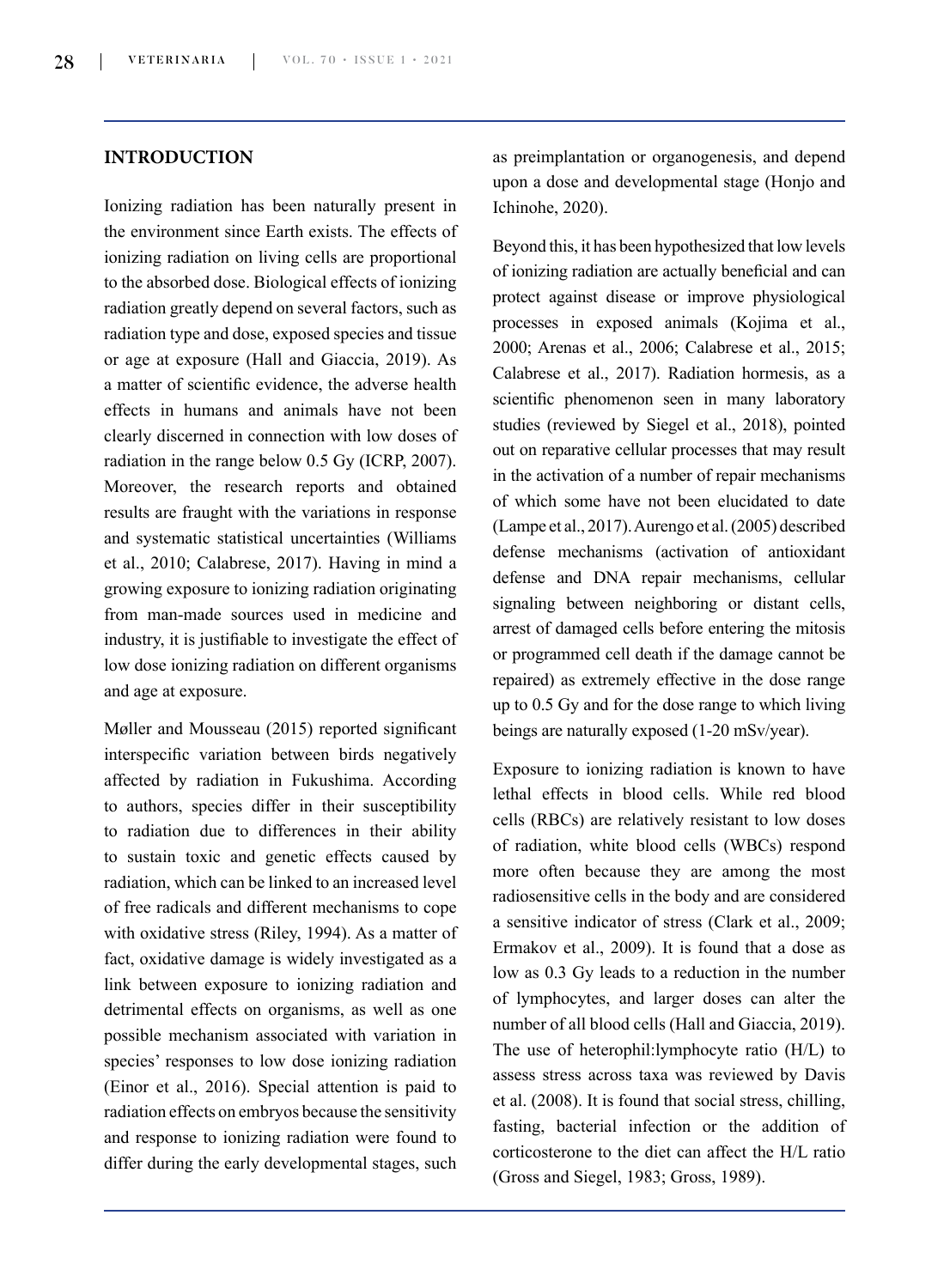Hematopoietic system is, however, one of most radiosensitive systems (Smirnova, 2017). Regarding prenatal exposure, although hematopoietic stem cells (HSCs) respond to exposure to gamma radiation reflecting large heterogeneities in responses related to radiation type, dose, and time of exposure, it is known that the hematopoietic stem cells are particularly radiosensitive in comparison with the other fetal cells (Valentin, 2003; UNSCEAR, 2013). However, the transit period from stem cell through multiplication, maturation, and differentiation to fully functioning cell, differs for the various circulatory blood elements, and these differences account for the complex changes in blood count seen after irradiation. The findings obtained by Guo et al. (2015) indicate that continuous exposure to ionizing radiation to a dose range of 0.002 to 0.25 Gy for one month, induces acute and residual injury in hematopoietic stem cells in mice. Detrimental effects on the bone marrow and hematopoietic stem cell were observed within two hours (acute phase) and three months (chronic phase) after the last radiation. The results also revealed that the damage was dose-related, and that low dose exposure might have resulted in different effects on different tissues.

Much of our understanding of the blood cells' response to low dose gamma radiation is currently based upon the assumption that the dose-response curve has no threshold and is linear in the low dose region. However, the question of whether dose response curve linearity exists below 0.5 Gy, remains open (Siegel et al., 2019). Although it seems that low dose radiation stress response plays an important part in determining outcome after exposure (Mikkelsen and Wardman, 2003), mechanistic understanding of the processes associated with exposure to low dose radiation remains uncertain. Moreover, it remains largely unclear why species differ in their resistance to radiation and what effects arise from specific doses. Concerning the subject matter, in this research we aimed to investigate the effect of low dose radiation on the red and white cell count, as well as the effect on WBC differential and the heterophil:lymphocyte ratio in the blood of chickens exposed before incubation.

# **MATERIALS AND METHODS**

### **Approval of the Ethics Committee**

Approval for conducting the experimental study was issued by the Ethics Committee of the Veterinary Faculty, University of Zagreb, under number: 251-61-01/139-15-19.

## **Eggs, irradiation and dosimetry**

The study was performed using 700 normally developing embryos of chicken meat type line Ross-308. Eggs were divided into the radiation group ( $N=360$ ) and control group ( $N=340$ ). Eggs in the radiation group were exposed to 0.3 Gy gamma radiation one hour before incubation, and control group was sham irradiated. Eggs were irradiated at the Ruđer Bošković Institute, Zagreb, Croatia with panoramic cobalt-60  $(^{60}Co)$ source (activity about 3 PBq). The dose rate was about 23.84 mGy/s, and a source axis-to-egg axis distance was 291 cm. Dosimetric measurements were performed with an ionization chamber type 2581 and a Farmer Dosimeter type 2570 (NE Technology Limited). The dose is specified as absorbed dose to water (measured free in air). After irradiation eggs were transferred to the automatic egg incubator Victoria (Pavia, Italy) at the "Valipile d.o.o.", Sesvetski Kraljevac, Croatia. Temperature and humidity were controlled during the whole study. On the 19<sup>th</sup> day of incubation eggs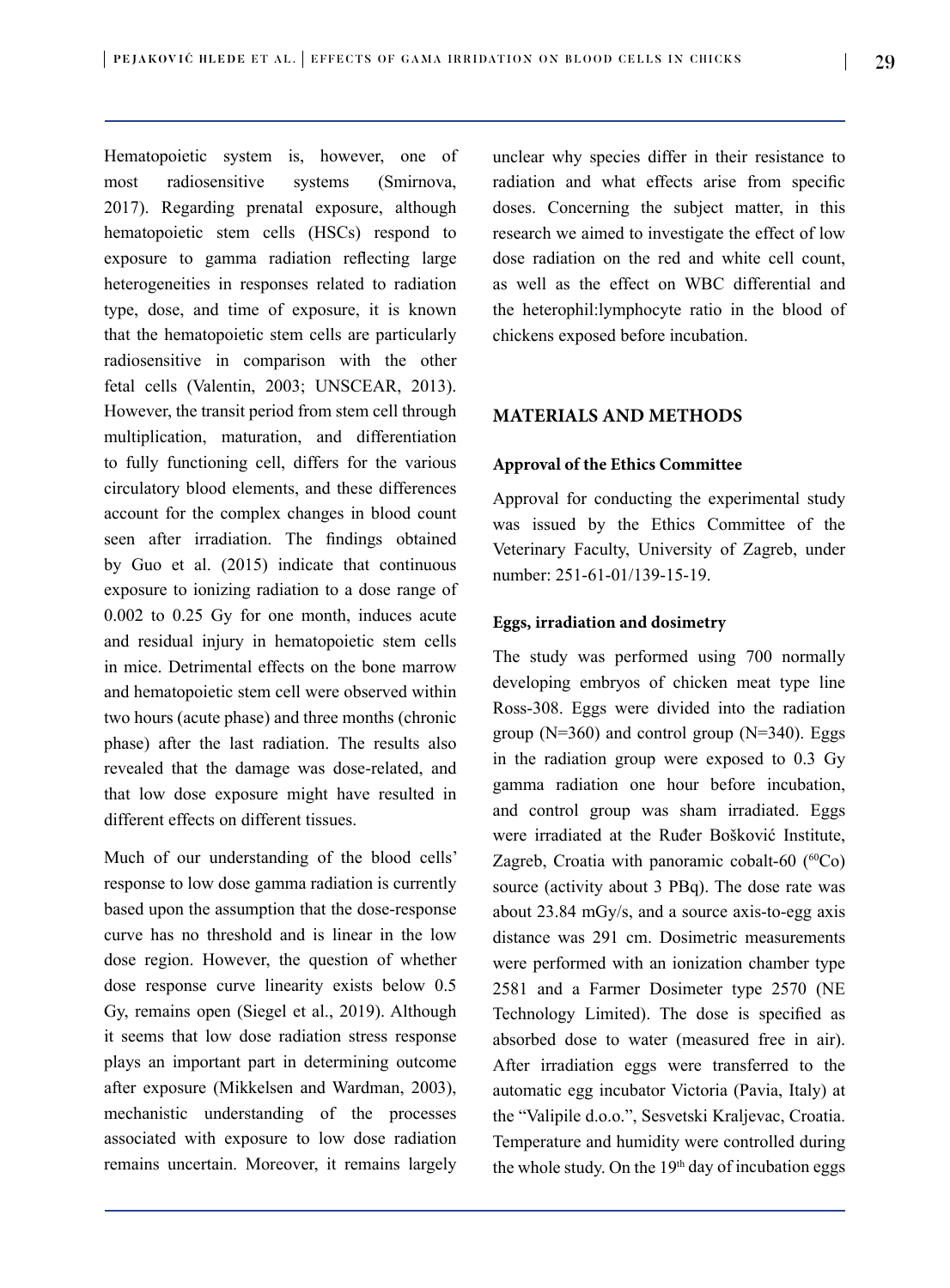were transferred to hatching trays located in the same commercial incubator. Newly hatched chicks of both sexes were transferred to the Veterinary Faculty University of Zagreb, Croatia where they were held till the end of experiment. Environmental conditions were maintained at recommended values. Air temperature at placement was 32-35°C then decreased by 2-3 °C per week till 30 days of age when temperature reached and then remained at 20 °C. Relative humidity levels in the first 3 days were approximately 60-65% and around 40-50% for the remainder period. The lighting program up to 7 days of age provided 23 hours light and 1 hour dark, after which light was gradually reduced with at least 4 hours of darkness given till the end of experiment. Water and commercial feed were offered *ad libitum*, according to age requirements.

#### **Sampling and blood cell count**

For the purpose of analyzing the blood cells count, 10 chickens were randomized from each group and samples were taken by jugular vein venipuncture into the heparin tubes. Blood tests were performed on the 1<sup>st</sup>, 3<sup>rd</sup>, 5<sup>th</sup>, 7<sup>th</sup>, and 10<sup>th</sup> day after hatching. The counts of RBC and WBC were determined in the whole blood immediately after sampling. Total blood cell count was performed manually with a Neubauer hemocytometer (Hadžimusić et al., 2010; Weiss and Wardrop, 2010), while the differential WBC count was performed using the air-dried blood smears stained with May-Grünwald-Giemsa stains and examined under microscope (Hadžimusić et al., 2020). A minimum of 100 leukocytes per slide were sorted into categories: lymphocytes, monocytes, heterophils, basophils, or eosinophils. After the differential, the absolute white blood cell numbers were calculated, as well as the heterophil:lymphocyte ratios obtained by division of the heterophils by the sum of lymphocytes.

#### **Statistical analysis**

Statistical analysis was performed using SAS 9.4 software (Statistical Analysis Software 2002-2012 by SAS Institute Inc., Cary, USA). Normality was checked using the Shapiro-Wilk test. Since different animals were tested per day, independent testing of samples between the control and experimental group was performed using the Student's t-test for each sampling day separately. Results are shown as mean values and 95% confidence intervals, using p<0.05 as the statistical significance level.

## **RESULTS**

All results are presented in Table 1. As shown in Table 1, the lower red blood cell counts were observed in young chickens in response to radiation. The total number of erythrocytes in the irradiated group was significantly lower  $(P<0.05)$  compared to the control group on the 5<sup>th</sup> and  $7<sup>th</sup>$  day of chick life. Moreover, significantly lower white blood cell counts were found in the experimental group on the  $1<sup>st</sup>$  and  $3<sup>rd</sup>$  day of chickens' life. Relative count of heterophil leukocytes and lymphocytes showed significant differences only in one-day-old chicks where the exposed group had a significantly lower relative count of heterophils and a significantly higher relative count of lymphocytes in the total number of leukocytes. During the whole study, monocytes, eosinophils and basophils were not detected or were in a very low percentage, without any significant differences. The heterophil:lymphocyte ratios were significantly different between groups only on the first day of chickens' life where the value in exposed group was significantly lower compared to group of sham irradiated animals.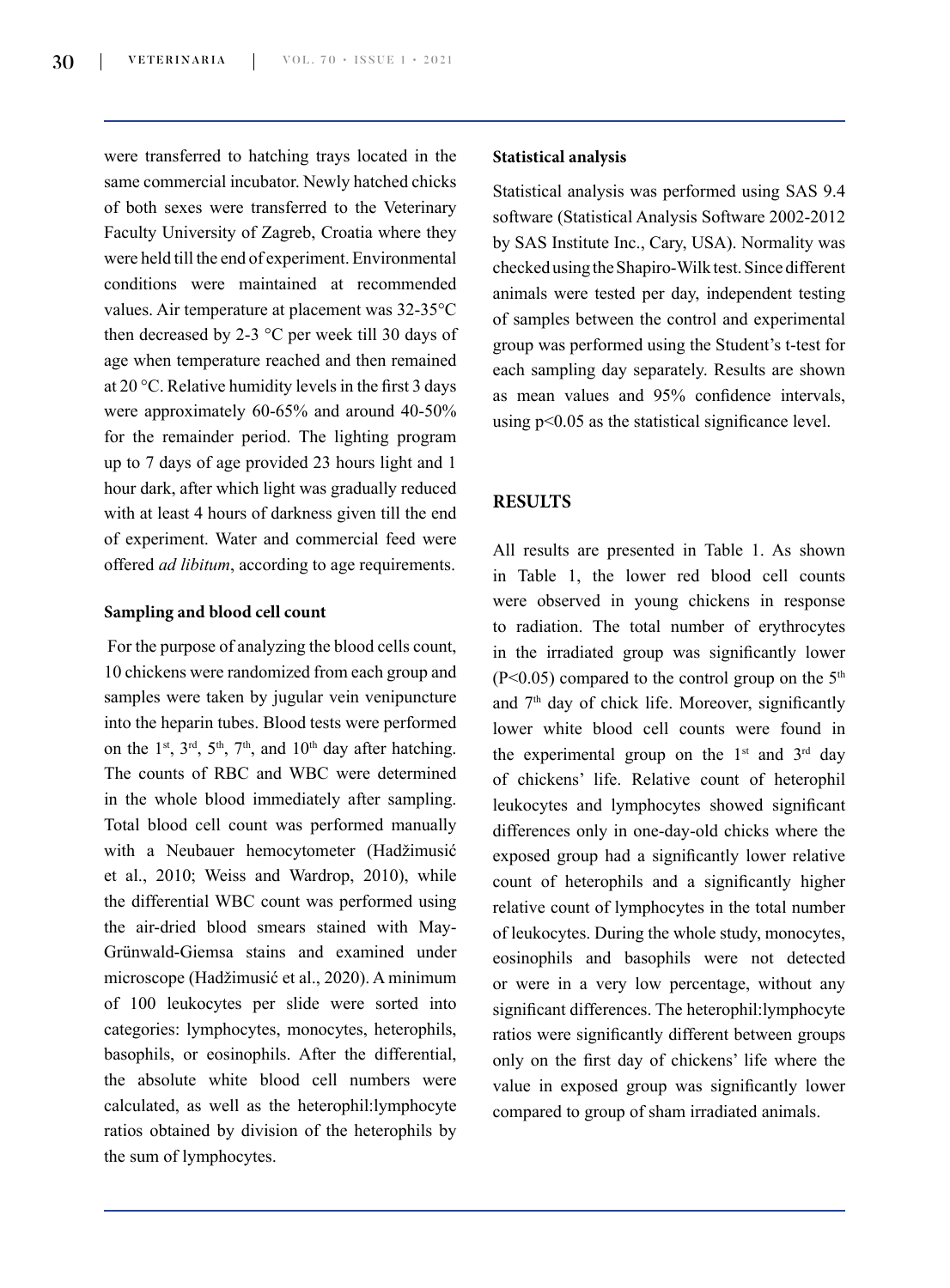**Table 1** RBC ( $\times$ 10<sup>12</sup>/L),WBC (x 10<sup>9</sup>/L), relative (%) count of heterophil leukocytes and lymphocyte and heterophile:lymphocyte ratio in blood of chickens hatched from irradiated (Experimental group) and sham irradiated (Control group) eggs

| Mean and 95% Confidence interval (in parentheses) |             |                   |                   |                   |                   |                   |
|---------------------------------------------------|-------------|-------------------|-------------------|-------------------|-------------------|-------------------|
| <b>AGE</b> (days)                                 |             |                   |                   |                   |                   |                   |
| Parameter                                         |             | $\mathbf{1}$      | 3                 | 5                 | $\overline{7}$    | 10                |
| <b>RBC</b><br>$(x 10^{12}/L)$                     | $\mathbf C$ | 1.07              | 0.92              | 0.95              | 0.99              | 1.01              |
|                                                   |             | $(0.98-1.16)$     | $(0.83 - 1.01)$   | $(0.86 - 1.04)$   | $(0.90 - 1.08)$   | $(0.92 - 1.10)$   |
|                                                   | E           | 0.98              | 0.83              | $0.82*$           | $0.82*$           | 0.89              |
|                                                   |             | $(0.89 - 1.07)$   | $(0.74 - 0.92)$   | $(0.73 - 0.91)$   | $(0.74 - 0.91)$   | $(0.80 - 0.98)$   |
| <b>WBC</b><br>$(x 10^9/L)$                        | $\mathbf C$ | 6.44              | 5.29              | 5.33              | 6.22              | 6.74              |
|                                                   |             | $(5.70 - 7.17)$   | $(4.55-6.02)$     | $(4.59 - 6.06)$   | $(5.48 - 6.95)$   | $(6.00 - 7.47)$   |
|                                                   | E           | $5.19*$           | $3.98*$           | 5.11              | 5.55              | 6.27              |
|                                                   |             | $(4.45 - 5.92)$   | $(3.24 - 4.71)$   | $(4.37 - 5.84)$   | $(4.81 - 6.28)$   | $(5.53 - 7.00)$   |
| Lymphocyte<br>(%)                                 | $\mathbf C$ | 29.70             | 33.10             | 56.90             | 84.00             | 77.20             |
|                                                   |             | $(22.28 - 37.11)$ | $(25.68 - 40.51)$ | $(49.48 - 64.31)$ | $(76.58 - 91.41)$ | $(69.78 - 84.61)$ |
|                                                   | E           | $40.30*$          | 33.50             | 58.00             | 77.30             | 77.50             |
|                                                   |             | $(32.88 - 47.71)$ | $(26.08 - 40.91)$ | $(50.58 - 65.41)$ | $(69.88 - 84.71)$ | $(70.08 - 84.91)$ |
| Heterophil<br>(%)                                 | $\mathbf C$ | 70.30             | 66.00             | 42.60             | 15.50             | 22.30             |
|                                                   |             | $(63.08 - 77.90)$ | $(58.80 - 73.61)$ | $(35.51 - 50.32)$ | $(8.97 - 23.79)$  | $(15.50 - 30.32)$ |
|                                                   | E           | 59.70*            | 65.60             | 40.60             | 22.60             | 21.80             |
|                                                   |             | $(52.52 - 67.33)$ | $(58.40 - 73.21)$ | $(33.53 - 48.34)$ | $(15.80 - 30.61)$ | $(15.02 - 29.83)$ |
| H/L                                               | $\mathbf C$ | 3.45              | 2.39              | 0.89              | 0.18              | 0.46              |
|                                                   |             | $(2.81 - 4.24)$   | $(1.77 - 3.22)$   | $(0.40 - 1.98)$   | $(0.004 - 8.41)$  | $(0.10-2.15)$     |
|                                                   | E           | $1.78*$           | 2.59              | 0.77              | 0.30              | 0.30              |
|                                                   |             | $(1.19-2.66)$     | $(1.96 - 3.41)$   | $(0.30 - 1.94)$   | $(0.02 - 3.16)$   | $(0.02 - 3.23)$   |

Values marked with  $*$  are significantly different (P<0.05) between groups

C – control group; E – experimental group; H/L - heterophil:lymphocyte ratio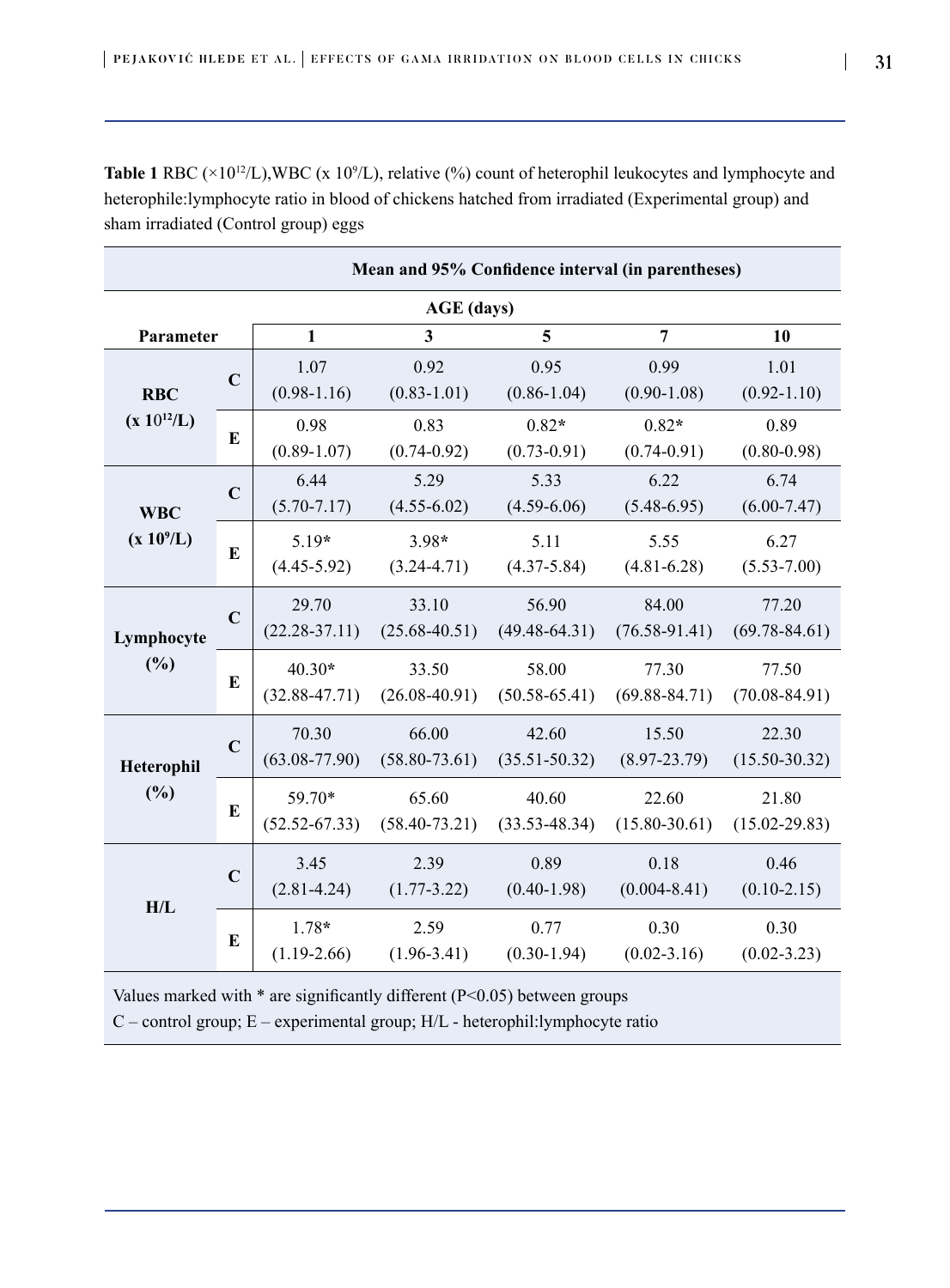## **DISCUSSION AND CONCLUSION**

The total numbers of blood cells and the relative proportions of each type vary considerably among species and breeds (Wirth-Dzięciołowska et al., 2008; Weiss and Wardrop, 2010). Organisms also differ in their susceptibility to ionizing radiation, although the ecological basis for such differences remain poorly understood (Moller and Mousseau, 2007; Møller et al., 2015). Embryonic and fetal hematopoiesis has been studied over the last few decades (Edmonds, 1964; Edmonds, 1966; Ceresa-Castellani and Leone, 1969; Small and Davies, 1972.), but still there are no clear answers on how low doses gamma radiation affect the developing hematopoietic system in birds.

The standard automated cell counting is not an acceptable method for blood analysis in birds due to the specific morphological structure of avian blood cells, i.e., nucleated red blood cells and platelets. Despite major disadvantages and limitations, the manual blood cell counting technique is still the best available method of avian blood analysis (Carisch et al., 2019). Several studies confirmed large variations in the manual blood counts; reported coefficients of variation are between 20 and 40% (Har et al., 2005; Weiss and Wardrop, 2010). A disadvantage of Natt-Herrick solution is the difficulty to differentiate thrombocytes from lymphocytes, thus creating significant counting errors (Carisch et al., 2019). In order to improve the accuracy of cell counting, several methods were used, namely, an experienced operator, same brand of properly cleaned instrumentation and material, uniform distribution of cells in the observation area, more fields and cells counted and obtaining the results from at least 3 repetitions (Walberg, 2001).

In our research, the hematologic response to low dose radiation was significantly different in groups of exposed chickens in the first week of their life. More research is needed to fully understand ionizing radiation damage and repair capacity of fertilized hen egg, and moreover, to investigate low doses effects on the bone marrow capacity to maintain hematopoiesis. Because of insufficient scientific publications and research data in the context of low dose effects in poultry, we compared our findings to those found in the available studies in vertebrates. Our results are, in that regard, in accordance with the research on dogs carried by Nold et al. (1987). They prenatally exposed dogs to 1.5 Gy gamma radiation and found a transient reduction of peripheral blood leukocytes up to 24 weeks of age due to the bone marrow damage. Similar marrow damage was observed in the postnatally exposed dogs, accompanied by a significant decrease in peripheral white and red blood cell counts. However, their bone marrow partially recovered, same as hematologic parameters by 24 weeks of age. Compared to the prenatally exposed dogs where the radiation effects were persistent, observed was a relatively greater sensitivity of the fetal marrow as compared to the neonatal bone marrow. As the research has demonstrated, prenatal exposure to ionizing radiation has a strong effect on a hematopoietic stem cell, while circulating mature cells are less sensitive to ionizing radiation. These results are in line with a previous finding of the radiosensitive blood precursor cells and consequently impaired erythropoiesis and migration of the RBC to the bloodstream (Dainiak et al., 2003).

Research of Lucas and Denington (1957), where erythrocytes were not significantly changed in the groups of chickens exposed to doses from 0.5 Gy to 1 Gy, was in contrast to our research, where we found significantly decreased number of erythrocytes on the  $5<sup>th</sup>$  and  $7<sup>th</sup>$  day of chick's life. However, in their research, exposed animals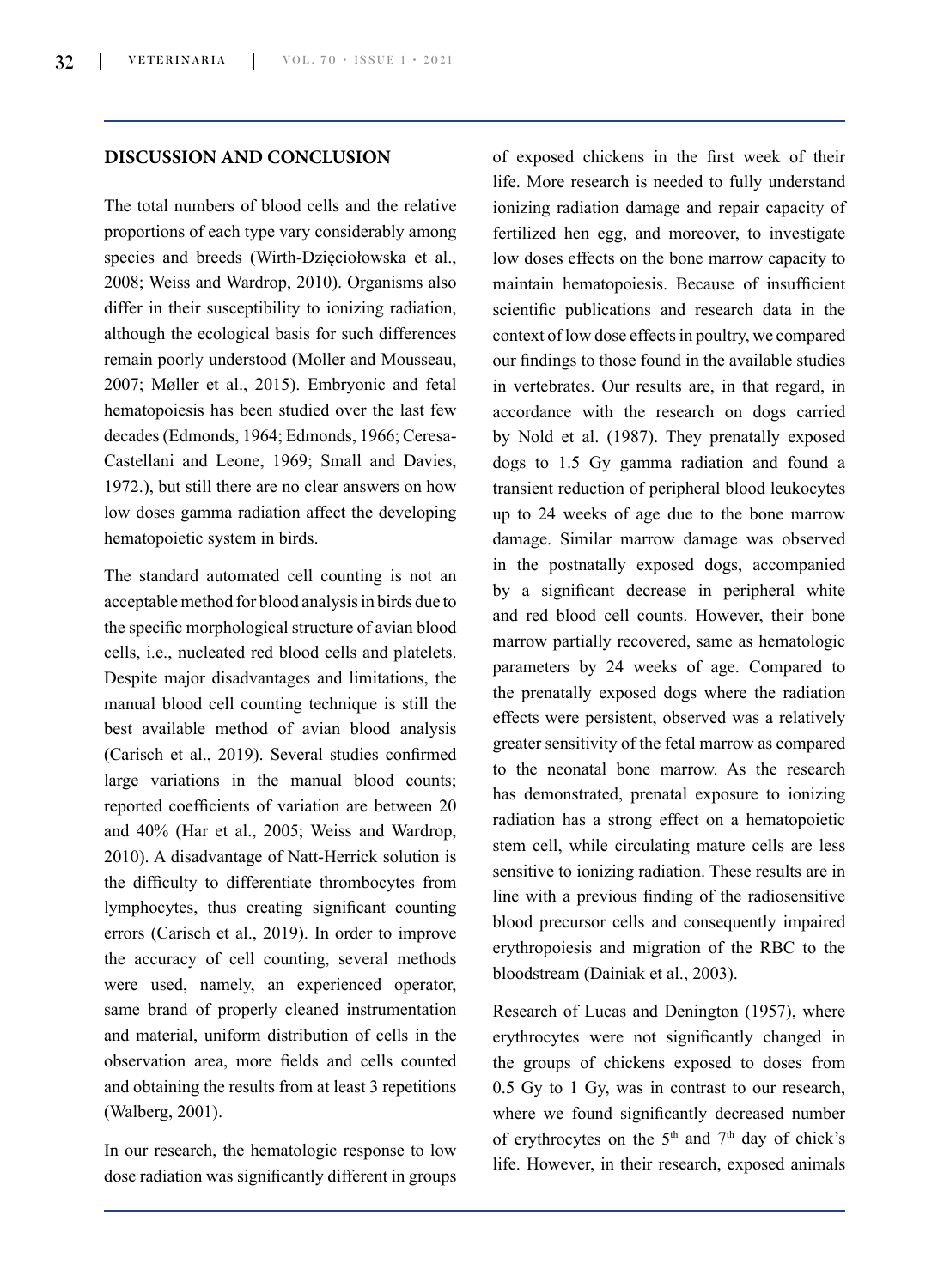were 6-12 weeks old chicks, thus the observed differences between our results most likely resulted from an age-dependent response in the embryo as compared to adults. On the other hand, blood test results in rats exposed to several doses ranged from 0.1 Gy to 1 Gy obtained three hours, 24 hours, 48 hours, and seven days after irradiation showed that doses up to 0.5 Gy increased the mean number of erythrocytes in the blood, while doses above 0.5 Gy caused a sharp decrease in erythrocyte counts (El-Shanshoury et al, 2016). Moreover, the abovementioned authors found that the erythrocyte recovery rate also increased with an increase in ionizing radiation for doses up to 0.5 Gy, while higher doses reduced recovery capacity of the red blood cell in exposed rats. Comparing to our results where a significant decrease in red blood cells count was observed at dose as low as 0.3 Gy, we can conclude that even low dose of ionizing radiation can be considered a potential health risk, but different thresholds in different species/age suggesting the need for more research.

As Rodrigues-Moreira et al. (2017) recently described, low-dose irradiation induced longterm oxidative stress and decreased self-renewal capacity in hematopoietic stem cells, thus our results may be due to the oxidation sensitivity of red blood cells. It is known that erythrocyte membranes are rich in polyunsaturated fatty acids and continuously exposed to high concentrations of oxygen (Clemens and Waller, 1987). Early theories on the mechanisms of action of ionizing radiation on erythrocytes assumed an electrolyte imbalance (Kollmann et al., 1969), but today it is known that free radicals can damage erythrocyte membranes and cytoskeleton affecting cell viability (Leyko and Bartosz, 1985).

Persistent oxidative stress, as the late effect of lowdose irradiation on blood cells, may also explain leukocyte response in our research. We found a significantly lower number of leukocytes on the 1<sup>st</sup> and 3rd day of chick's life, compared to the control group. These results are in line with observations from many studies that confirm negative response of WBC profile to different stressors (Gross, 1990; Shini et al*.*, 2008). In the research carried by Lin et al. (1996), significant decreases in the total white blood cells were observed for weeks in mice exposed to 0.05 Gy, 0.5 Gy, and 1 Gy. An attempt to explain the blood changes resulting from both irradiation and time is given by El-Shanshoury et al. (2016), who exposed rats to several doses of ionizing radiation ranged between 0.3 and 1 Gy and investigated the effects over few weeks. Their results are in accordance with our results, as we both found a significant reduction in WBC counts first week after exposure, which they confirmed at all dose levels compared to the control group.

However, our results for the heterophils: lymphocytes ratio were inconsistent with several studies where the number of lymphocytes in chicken blood samples decreased and the number of heterophils increased in response to stressors (Gross and Siegel, 1983; Gross, 1990; Shini et al., 2008). Our results showed just the opposite result in one-day-old chicks, and furthermore, the H/L value was closer to reference value 1 (Milinković Tur and Aladrović, 2012) suggesting the lower stress response in chicks newly hatched from eggs exposed to 0.3 Gy.

Possible explanation may be the fact that leukocyte response can be distinctive for different stressors (Maxwell, 1993), or due to considerable interspecific variation among breeds in susceptibility to radiation effects (Møller and Mousseau, 2015). However, one possible explanation for our result is also the adaptive response described as the ability of a cell, tissue, or organism to better resist stress damage by prior exposure to a lesser amount of stress (Crawford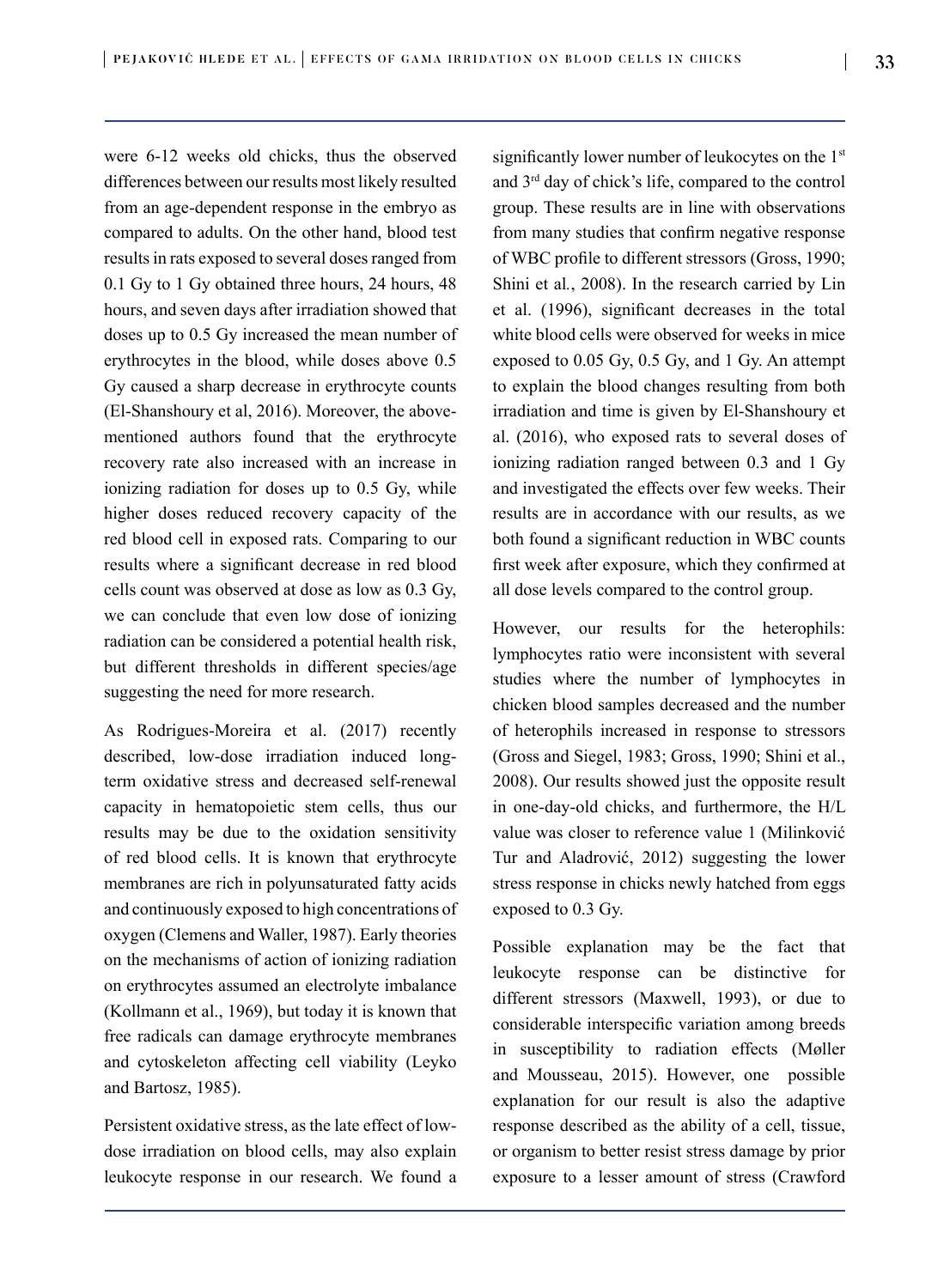and Davies, 1994). Even adaptive response is observed in all organisms in response to a number of different cytotoxic agents, the molecular processes that take place in fertilized egg in the embryo's early stage are yet to be investigated. However, increased toxic activity of heterophils, activation of the immune system and a better response to oxidative stress are already proposed as possible underlying mechanisms of radiationinduced adaptive response (Ermakov et al., 2009). It is in accordance with our previous studies where 0.3 Gy low dose of gamma radiation increased humoral immunity and some antioxidant enzymes in chickens hatched from eggs irradiated before incubation and on the 19th day of incubation (Vilić et al., 2009; Vilić et al., 2010).

Summing up all arguments and results, our research provided information on the erythrocyte and leukocyte response in chicks irradiated *in ovo* to assess the low dose radiation effects on blood cells in commercial poultry breed. Our result indicates negative effects of low dose radiation on the blood cell counts in chicks during the first week after hatching. Significant decrease in the number of red blood cells on the  $5<sup>th</sup>$  and 7<sup>th</sup> day, and the number of white blood cells on the 1st and 3rd day were obtained. Moreover, the number of lymphocytes in one-day-old chicken blood increased, while the number of heterophils decreased in response to radiation. Consequently, the H/L value was closer to the reference value, suggesting better stress response in the exposed group. As both, hormonal profile and H/L ratio can be used as a method of stress assessment, it could be useful investigating them together with leukocytes profiles to evaluate the value of H/L as a diagnostic indicator for radiation stress response. Extent of embryonic oxidative damage and potential recovery mechanisms should be further investigated, as well as leukocyte response in relation to radiation dose and a developmental stage of exposed animals.

#### **CONFLICTS OF INTEREST**

Authors declare no conflict of interest.

#### **REFERENCES**

Arenas M, Gil F, Gironella M, Hernandez V, Jorcano S, Biete A, et al. 2006. Anti-inflammatory effects of lowdose radiotherapy in an experimental model of systemic inflammation in mice. Int J Radiat Oncol Biol Phys, 66, 560-7.

Aurengo A, Averbeck D, Bonnin A, Le Guen B, Masse R, Monier R, Tubiana M. 2005. The dose-effect relationship and the estimation of the carcinogenic effects of low doses of ionizing radiations. Rayonnements Ionisants, Techniques de Mesures et de Protection, 1-58.

Calabrese EJ, Dhawan G, Kapoor R. 2015. The use of X rays in the treatment of bronchial asthma: a historical assessment. Radiat Res, 184, 180-92.

Calabrese EJ. The threshold vs LNT showdown. 2017. Dose rate findings exposed flaws in the LNT model part 1. The Russell-Muller debate. Environ Res, 154, 435-51.

Carisch L, Stirn M, Hatt JM, Federer K, Hofmann-Lehmann R, Riond B. 2019. White blood cell count in birds: evaluation of a commercially available method. BMC Vet Res, 15, 93. [doi.org/10.1186/s12917-019-1834-8](file:///D:\Downloads\doi.org\10.1186\s12917-019-1834-8)

Ceresa-Castellani L, Leone VG. 1969. The primitive erythropoietic series in the chick embryo, studied with the electron microscope. Anat Rec, 165, 453-65.

Clark P, Boardman W, Raidal SR. 2009. Atlas of clinical avian hematology. Ames, Iowa, USA: Wiley-Blackwell.

Clemens MR, Waller HD. 1987. Lipid peroxidation in erythrocytes. Chem Phys Lipids, 45(2–4), 251-68. doi. org/10.1016/0009-3084(87)90068-5

Crawford DR, Davies KJ. 1994. Adaptive response and oxidative stress. Environ Health Perspect Suppl, 102, 25-8.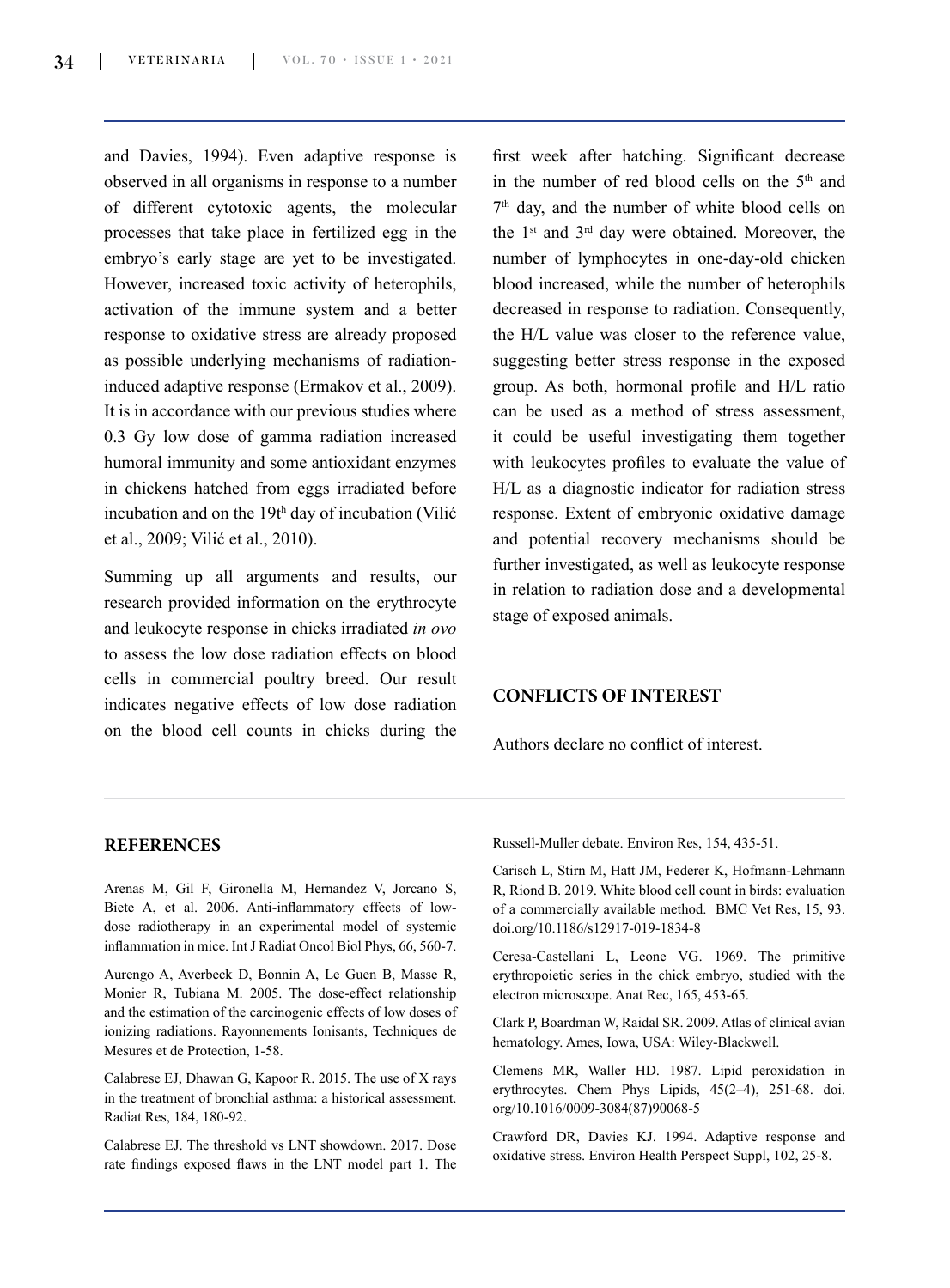Davis AK, Maney DL, Maers JC. 2008. The use of leukocyte profiles to measure stress in vertebrates. A Review for Ecologist. Funct Ecol, 22(5), 760-72.

Dainiak N, Waselenko JK, Armitage JO, Macvittie TJ, Farese AM. 2003. The hematologist and radiation casualties. Am Soc Hematol Educ Program, 473-96.

Edmonds RH. 1964. Areas of attachment between developing blood cells. J Ultrastruct Res, 11, 577-80.

Edmonds RH. 1966. Electron microscopy of erythropoiesis in the avian yolk sac. Anat Rec, 154, 785–806.

Einor D, Bonisoli-Alquati A, Costantini D, Mousseau TA, Møller AP. 2016. Ionizing radiation, antioxidant response and oxidative damage: A meta-analysis. Sci Total Environ, 548–9, 463–71.

El-Shanshoury H, El-Shanshoury G, Abaza A. 2016. Evaluation of low dose ionizing radiation effect on some blood components in animal model. J Radiat Res Appl Sci, 9, 282–93.

Ermakov AV, Konkova MS, Kostyuk SV, Egolina NA, Efremova LV, Veiko NN. 2009. Oxidative stress as a significant factor for development of an adaptive response in irradiated and nonirradiated human lymphocytes after inducing the bystander effect by low-dose X-radiation. Mutat Res, Fundam Mol Mech Mutagen, 669 (1–2), 155-61.

Gross WB, Siegel HS. 1983. Evaluation of the heterophil/ lymphocyte ratio as a measure of stress in chickens. Avian Dis, 27, 972-9.

Gross WB. 1989. Factors affecting chicken thrombocyte morphology and the relationship with heterophil: lymphocyte ratios. Br Poult Sci, 30, 919-25.

Gross WB. 1990. Effect of exposure to a short-duration sound on the stress response of chickens. Avian Dis, 34, 759-61.

Guo C-Y, Luo L, Urata Y, Goto S, Huang W-J, Takamura S, et al. 2015. Sensitivity and dose dependency of radiationinduced injury in hematopoietic stem/progenitor cells in mice. Sci Rep, 5, 8055.

Hadžimusić N, Katica M, Muharemović Z, Mušanović J. 2010. Effect of temperature Storage on hematological parameters of avian turkey blood. International Journal of Collab Res Int Med Pub Health, 2(5), 158-66.

Hadžimusić N, Rukavina D, Škapur V, Velić L. 2020. Effects of storage duration on haematological parameters of the red eared slider – *Trachemys Scripta Elegans*, Veterinarska stanica, 51(6), 639-44.

Hall EJ, Giaccia AJ. 2019. Radiobiology for the radiologist. Eight edition. Philadelphia, USA: Wolters Kluwer.

Harr KE, Raskin RE, Heard DJ. 2005. Temporal effects of 3 commonly used anticoagulants on hematologic and biochemical variables in blood samples from macaws and Burmese pythons. Vet Clin Pathol, 34(4), 383–8.

Honjo Y, Ichinohe T. 2020. Stage-specific effects of ionizing radiation during early development. Int J Mol Sci, 21(11), 3975.

Kojima S, Shimomura H, Matsumori S. 2000. Effect of preirradiation with low-dose gamma-rays on chemically induced hepatotoxicity and glutathione depletion. Anti cancer Res, 20, 1583-8.

Kollmann G, Shapiro B, Martin D. 1969. The mechanism of radiation hemolysis in human erythrocytes. Radiat Res, 37, 551-66.

Lampe N, Breton V, Sarramia D, Sime-Ngando T, Biron DG. 2017. Understanding low radiation background biology through controlled evolution experiments. Evol Appl, 10(7), 658-66.

Leyko W, Bartosz G. 1985. Membrane effects of ionizing radiation and hyperthermia. Int J Radiat Biol, 49, 743-70.

Lin IH, Hau DM, Chen WC, Chen KT. 1996. Effects of low dose gammaray irradiation on peripheral leukocyte counts and spleen of mice. Chin Med J, 109, 2104.

Lucas AM, Denington EM. 1957. Effect of Total Body X-Ray Irradiation on the blood of female single comb White Leghorn Chickens. Poult Sci, 36 (6), 1290-1331.

Maxwell MH. 1993. Avian blood leucocyte responses to stress. World's Poult Sci J, 49(1), 34-43.

Mikkelsen RB, Wardman P. 2003. Biological chemistry of reactive oxygen and nitrogen and radiation-induced signal transduction mechanisms. Oncogen, 22, 573454.

Milinković Tur S, Aladrović J. 2012. Vježbe iz fiziologije domaćih životinja I. Zagreb, Croatia: Naklada SLAP, 47-82.

Møller AP, Mousseau TA. 2007. Determinants of interspecific variation in population declines of birds from exposure to radiation at Chernobyl. J Appl Ecol, 44, 909-19.

Møller AP, Mousseau TA. 2015. Strong effects of ionizing radiation from Chernobyl on mutation rates. Sci Rep, 5, 8363.

Møller AP, Mousseau TA, Nishiumi I, Ueda K. 2015. Ecological differences in response of bird species to radioactivity from Chernobyl and Fukushima. J Ornithol, 156(1), 287.

Nold JB, Miller GK, Benjamin SA. 1987. Prenatal and neonatal irradiation in dogs: hematologic and hematopoietic responses. Radiat Res, 112(3), 490-9.

Riley PA. 1994. Free radicals in biology: Oxidative stress and the effects of ionizing radiation. Int J Radiat Biol, 65(1), 27-33.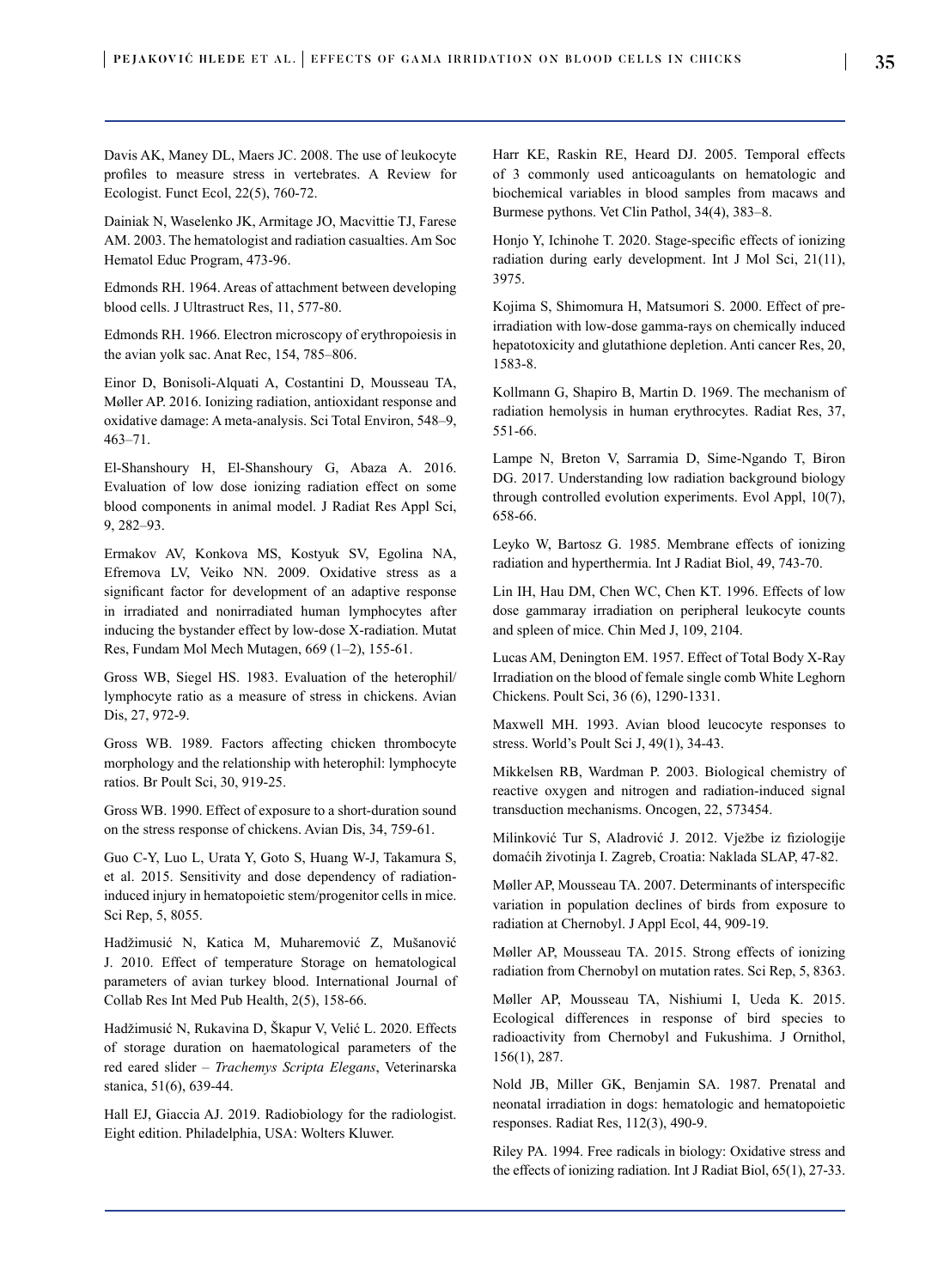Rodrigues-Moreira S, Moreno SG, Ghinatti G, Lewandowski D, Hoffschir F, Ferri F, et al. 2017. Low-Dose irradiation promotes persistent oxidative stress and decreases self-renewal in hematopoietic stem cells. Cell Rep, 20(13), 3199-211.

Shini S, Kaiser P, Shini A, Bryden WL. 2008. Biological response of chickens (*Gallus gallus domesticus*) induced to corticosterone and a bacterial endotoxin. Comparative biochemistry and physiology. Part B, Biochem. Mol Biol, 149, 324-33.

Siegel JA, Greenspan BS, Maurer AB, Taylor AT, Phillips WT, Van Nostrand D, et al. 2019. The BEIR VII estimates of lowdose radiation health risks are based on faulty assumptions and data analyses: A call for reassessment. J Nucl Med, 59(7), 1017-9.

Small JV, Davies HG. 1972. Erythropoiesis in the yolk sac of the early chick embryo: an electron microscope and microspectrophotometric study. Tissue Cell, 4, 341-78.

Smirnova OA. 2017. Environmental Radiation Effects on Mammals: A dynamical modeling approach. Switzerland: Springer International Publishing, 1-90.

UNSCEAR- United Nations Scientific Committee on the Effects of Atomic Radiation. 2013. Effects of radiation exposure of children, report to the General Assembly, Volume II: Scientific Annex B. New York: United Nations Scientific Committee on the Effects of Atomic Radiation.

Valentin J. 2003. Biological effects after prenatal irradiation (embryo and fetus): ICRP Publication 90 Approved by the Commission in October 2002. Ann ICRP, 33(1-2), 1-206.

Vilić M, Gottstein Ž, Ciglar Grozdanić I, Matanović K, Miljanić S, Mazija H, 2009. Effect of low dose gammaradiation upon Newcastle disease virus antibody level in chicken. Iran J. Radiat Res, 7, 27-31.

Vilić M, Aladrović J, Beer Ljubić B, Miljanić S, Kraljević P. 2010. Effect of low dose gamma-radiation upon antioxidant enzymes in chick embryo liver. Europ Poult Sci, 74, 274-8.

Walberg J. 2001. White blood cell counting techniques in birds. In Ivey ES (Ed), Challenges in Laboratory Diagnostics. Seminars in avian and exotic pet medicine Vol. 10. pp. 72-76. Philadelphia, USA: W B Saunders Elsevier.

Weiss DJ, Wardrop KJ. 2010. Schalm's Veterinary Hematology. 6th ed., Iowa, USA: Wiley-Blackwell.

Williams JP, Brown SL, Georges GE, Hauer-Jensen M, Hill RP, Huser AK, et al. 2010. Animal models for medical countermeasures to radiation exposure. Radiat Res, 173(4), 557-78. doi.org/10.1667/RR1880.1

Wirth-Dzięciołowska E, Karaszewska J, Pysniak K, Smolińska M, Gajewska M. 2008. Selected peripheral blood cell parameters in twelve inbred strains of laboratory mice. Anim Sci Pap Rep, 7(1), 69-77.